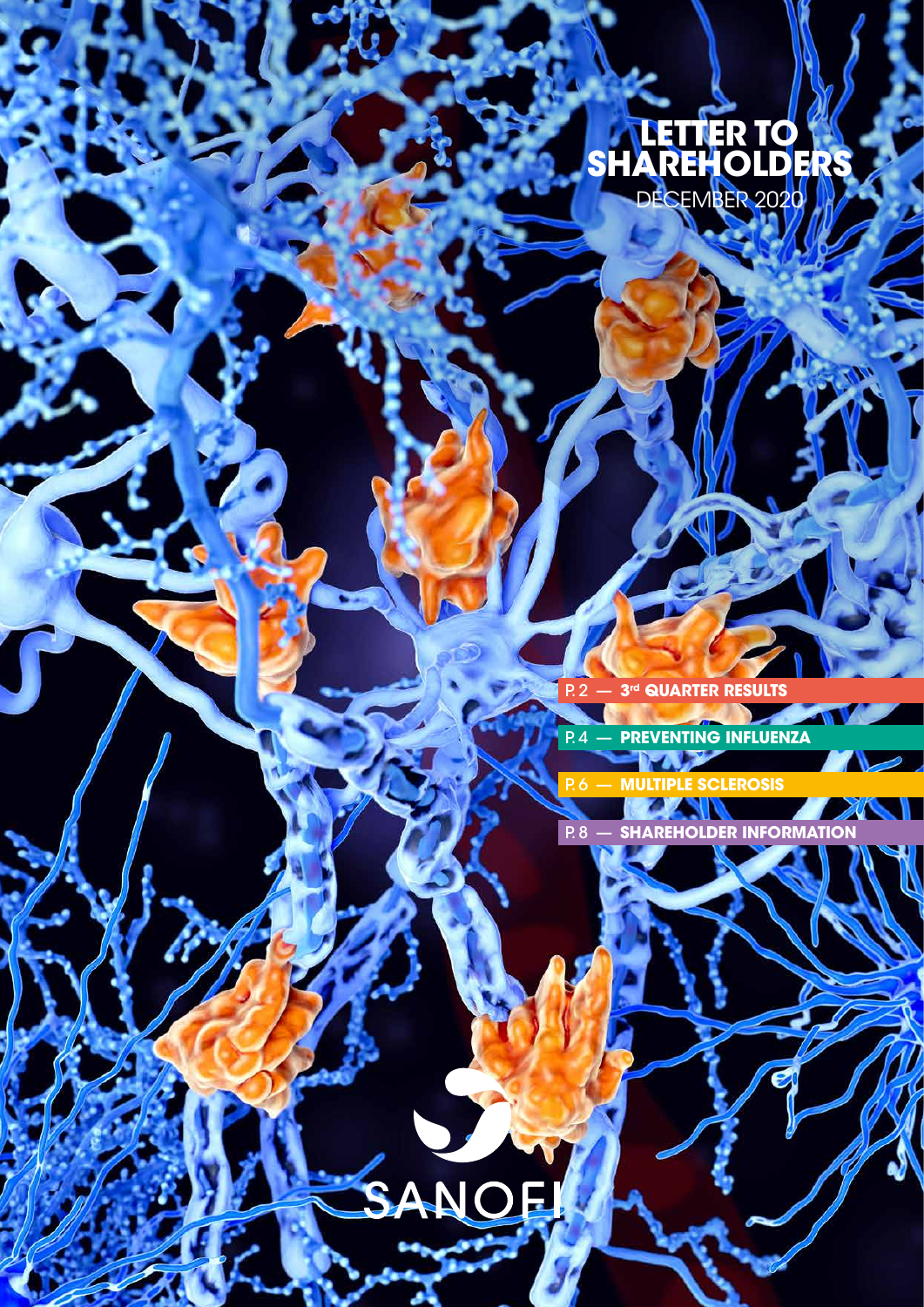<span id="page-1-0"></span>

# MESSAGE FROM THE CHAIRMAN



Dear shareholders,

Day after day, for almost a year, Sanofi has been working to fight the COVID-19 pandemic. Our ability to produce and distribute our medicines and vaccines, which are essential to patients, have been maintained or even increased. We have continued to supply clinical research centers with experimental phase products. From the first days of the crisis, we have collaborated with the authorities on research programs on potential treatments against COVID-19, including the immediate launch of two major research programs on candidate vaccines. We have remained in contact with a large number of doctors and patients to maintain their access to medical information and to ensure continuity of care to the greatest extent possible. More than ever, Sanofi is committed to fulfilling its mission.

Despite an uncertain world, our teams at every level of the company are mobilizing to evolve our ways of working and adapt our organization for new behaviors. This transformation to improve our agility and efficiency will be critical for the success of the 'Play to Win' strategy announced by Paul Hudson in December 2019. Third quarter results are solid and on the first nine months of 2020, sales are up 3.0% and business EPS is up 9.3%1. We need this growth to finance and accelerate or Research & Development programs: seven new Phase 3 programs to our oncology and immunology pipelines are about to be launched.

Despite this special situation in which we are all living, we can be proud of our mission and our resilience. I would like to thank all Sanofi collaborators again for their exemplary mobilization in the service of patients and caregivers.

I thank you for your trust and continuing loyalty.

"In these uncertain times, we can be proud of our mission and our resilience."

# THIRD QUARTER 2020 RESULTS



# INTERVIEW WITH THE CHIEF EXECUTIVE OFFICER

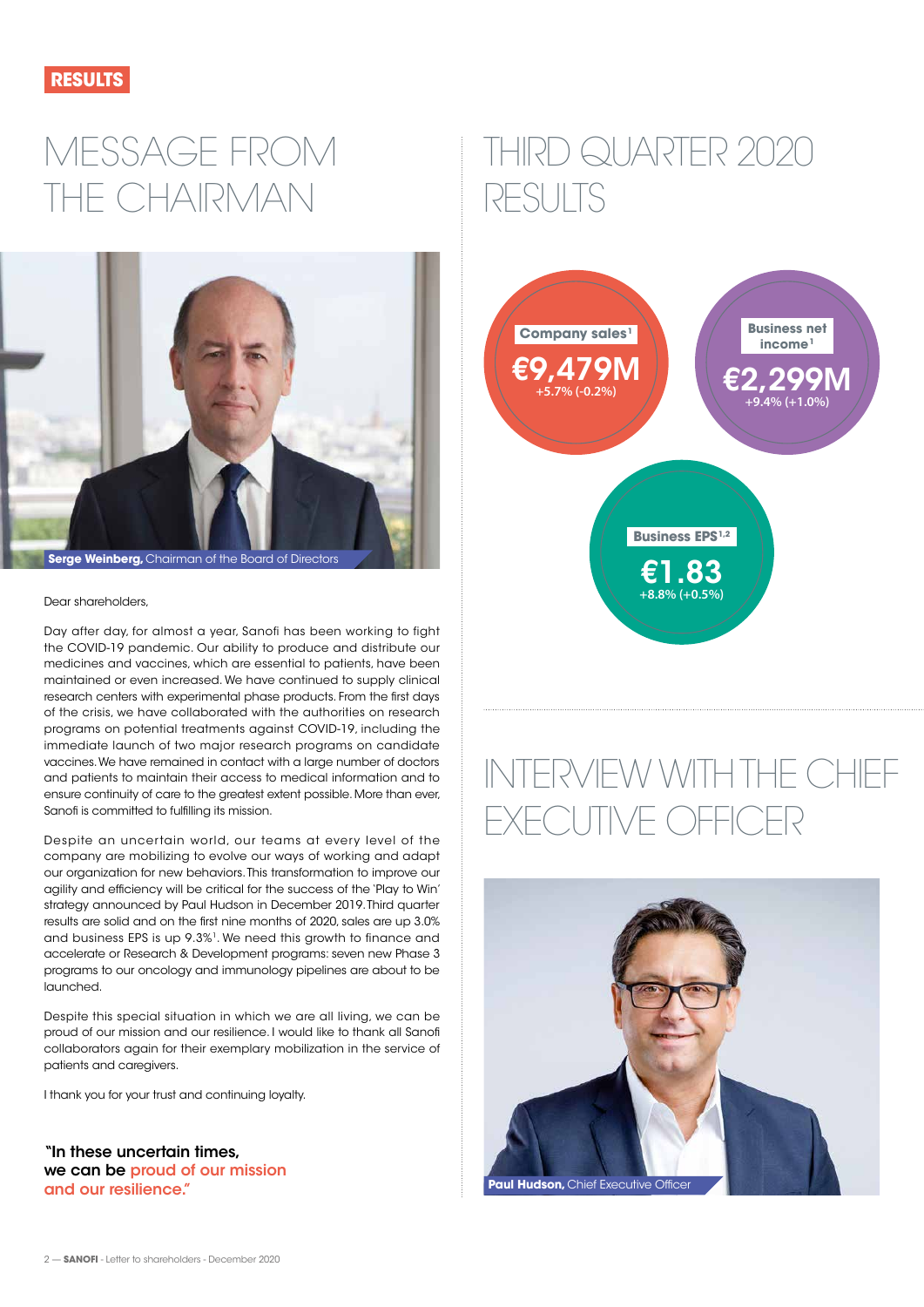#### **Q3 2020 sales growth<sup>1</sup> driven by the strong performance of Dupixent® and flu vaccines demand**

Net sales were €9,479 million, up 5.7%<sup>1</sup> at CER and down 0.2% on a reported basis. Specialty Care sales grew 23.8%, driven by strong Dupixent<sup>®</sup>

performance (+68.6% to €918 million) and growth in all franchises.

Vaccines sales up 13.6%, driven by record flu sales partly offset by decline in boosters, travel and Menactra® due to COVID-19.

General Medicines sales single-digit decline (-6.4%), reflecting China VBP program and U.S. Diabetes.

CHC sales down 1.1% due to Zantac® voluntary recall in October 2019 and lower in-person pharmacy traffic in rest of the world.

#### **2020 business EPS1 guidance revised upward**

Sanofi now expects 2020 business EPS to grow between 7% and 8%3 at CER, barring unforeseen major adverse events.

Applying average October 2020 exchange rates, the currency impact on 2020 business EPS is estimated to be between -6% to -7%.

| <b>Net sales</b><br>by franchise | <b>Q3 2020</b> | <b>Change</b><br>at CER |
|----------------------------------|----------------|-------------------------|
| <b>Specialty Care</b>            | €2.753M        | $+23.8%$                |
| <b>General Medicines</b>         | €3,608M        | $-6.4%$                 |
| <b>Vaccines</b>                  | €2.077M        | $+13.6%$                |
| <b>Consumer Healthcare</b>       | €1.041M        | $-1.1%$                 |



#### **First nine months 2020 sales**

In the first nine months of 2020, Sanofi sales reached €26,659 million, up 0.5% on a reported basis. Exchange rate movements had a negative effect of 2.5 percentage points. At CER, Sanofi sales were up 3.0%.

*1- Growth rates are expressed at constant exchange rates (CER). Growth rates in parentheses are expressed on a reported basis. For definitions of financial indicators, please consult the press release issued on October 29, 2020. 2- Earnings per share.*

*3- 2019 restated business EPS was €5.64, reflecting the discontinuation of equity method accounting for Regeneron investment.*

#### **What can we remember from these Q3 2020 results?**

This quarter is another strong proof point that we are delivering on our 'Play to Win' strategy relentlessly. Sales and EPS grew by 5.7% and 8.8% respectively in constant currency.

Driving this performance was another outstanding 69% increase in Dupixent® sales, and double-digit growth from our Vaccines business, which set a record for flu vaccine sales in the quarter.

We are clearly accelerating and delivering on transformational science and business execution including launching our key growth driver Dupixent® in China or by making a meaningful acquisition with Principia Biopharma.

#### **Could you tell us more on the new record sales flu vaccines achieved in this quarter?**

Sanofi Pasteur achieved record flu vaccine sales in the third quarter, with growth of more than 50% exceeding €1 billion, reflecting strong demand in the northern hemisphere. This is partly due to a favorable mix shift in our portfolio: differentiated vaccines, which pricing is resilient, account for the majority of our global flu sales in the quarter.

Overall, we are confident to maintain our global market leadership with the shipment of approximately 250 million flu vaccine doses worldwide in 2020. Simultaneously, the expansion of our manufacturing capacities is on track to meet the projected increase in worldwide immunization rates.

#### You celebrated your 1<sup>st</sup> birthday as Sanofi's CEO last September. What **is your assessment of your time spent since arriving at Sanofi?**

I am incredibly proud of the work we do here at Sanofi, the transformation that is underway. It never ceases to amaze me how great our people are and how they continue to deliver on behalf of patients. Our results are strong, but what is really impressive through this part of the year is the fact that we continue to advance our COVID-19 vaccines without a single shortcut, setting the highest bar in safety and efficacy.

At the same time, we continue to advance our broader pipeline with multiple new Phase 3 trials in oncology and immunology, aligned with strategy and looking to change the practice of medicine for patients. Ultimately, we continue to deliver right across the board because of the quality of people and the passion and purpose focus we have in this great company.

"We continue to deliver right across the board because of the quality of people and the passion and purpose focus we have in this great company."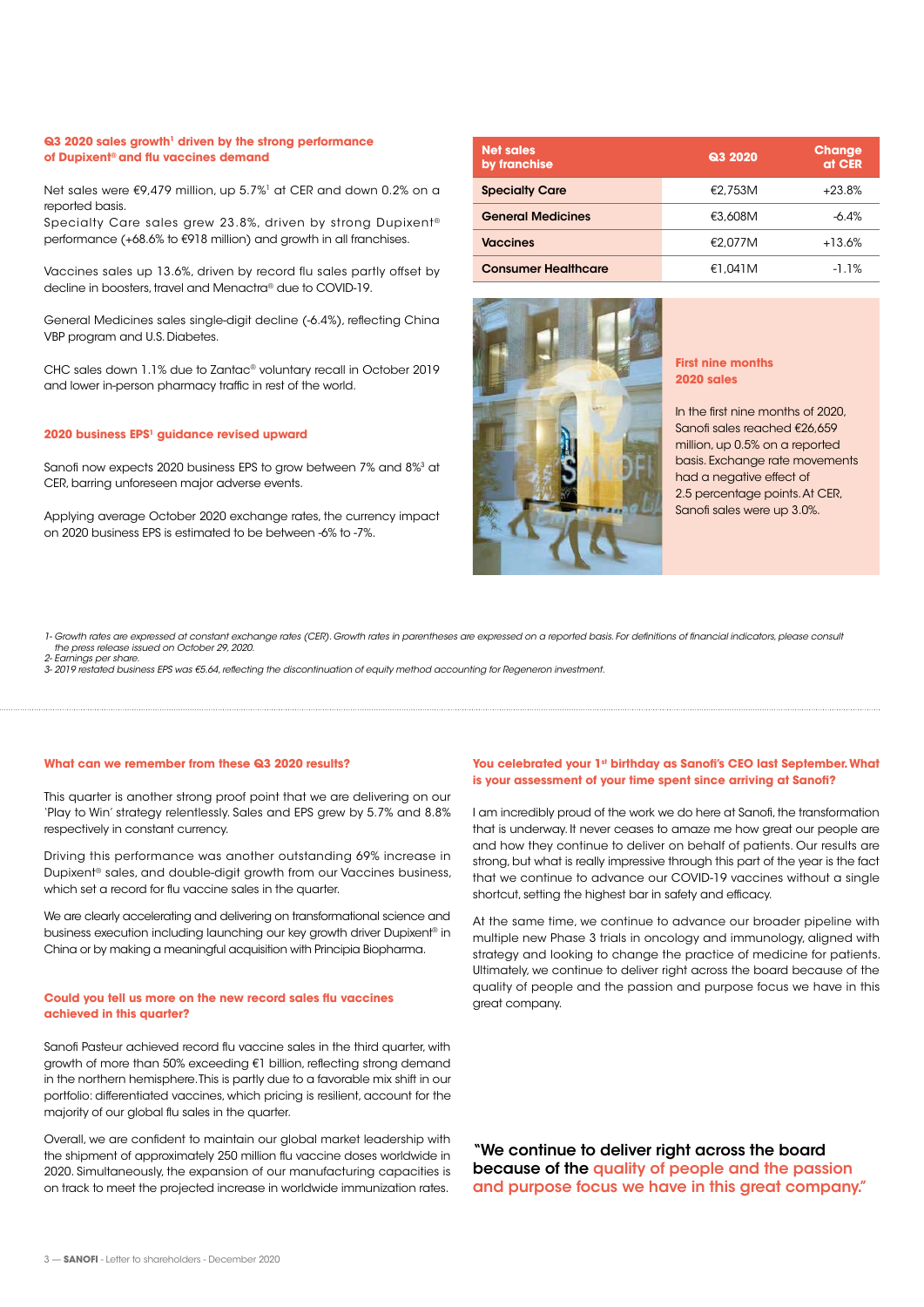# <span id="page-3-0"></span>PREVENTING INFLUENZA IN THE TIME OF COVID-19

The development of vaccines and the fight against the COVID-19 pandemic have been the focus of the world's attention for most of this year, but the teams at Sanofi Pasteur have also been working to ensure supply of existing vaccines to prevent additional outbreaks of other diseases and spare healthcare systems from preventable hospitalizations.



**The COVID-19 pandemic has further boosted demand for influenza vaccines in upcoming seasons to help protect vulnerable people and reduce preventable impact on healthcare systems.**

#### GROWING DEMAND FOR FLU VACCINES

In the context of the COVID-19 pandemic, preventing influenza remains a public health priority. As health authorities worldwide seek to prevent what is preventable: influenza and its potentially severe complications, and the burden this causes on healthcare systems. *"Even before the coronavirus pandemic, demand for influenza vaccines was growing,"*  says Lyn Morgan, Sanofi Pasteur Public Affairs Lead on Influenza and COVID-19. *"Vaccination rates in recommended populations typically vary by country: some countries succeed in vaccinating large majorities of their recommended populations while others reach less than half."* 

Without consistently high coverage rates, influenza still takes a heavy toll around the world.

#### AVOIDING AN INFECTION AND ITS COMPLICATIONS

Influenza can trigger severe complications such as pneumonia and more unexpected outcomes such as heart attacks and strokes.<sup>1,2</sup> Each year, influenza-associated deaths range from 290,000 to 650,000 globally with some 10 million influenza-related hospitalizations<sup>1,2,3</sup>. This led many national and international recommending bodies to reinforce the need for influenza vaccination in this season.

A yearly flu shot is considered the most effective way to prevent influenza infection and its complications, which can partially overlap with risk factors from CODIV-19. The World Health Organization recommends annual influenza vaccination for people aged 65 and older, pregnant women, people with pre-existing health conditions (such as diabetes, asthma, chronic heart or lung diseases), children aged six months to five years, and healthcare workers<sup>1</sup>. Individual health authority recommendations vary by country.

### DIFFERENTIATED VACCINES

Sanofi Pasteur offers several different kinds of influenza vaccines. Its standard-of-care quadrivalent vaccines help protect against all four main virus strain types that circulate each season and are some of the most broadly produced and administered flu vaccines worldwide. In addition, Sanofi has developed high-dose vaccines that are indicated for adults aged 65 and older, as well as a vaccine produced with recombinant protein technology, which ensures an exact match to virus strains recommended by the WHO each season.

*<sup>1-</sup> World Health Organization (WHO).*

*<sup>2-</sup> Center for Disease Control and Prevention.* 

*<sup>3-</sup> Lancet Respir. Med. 2019; 7: 69-89.*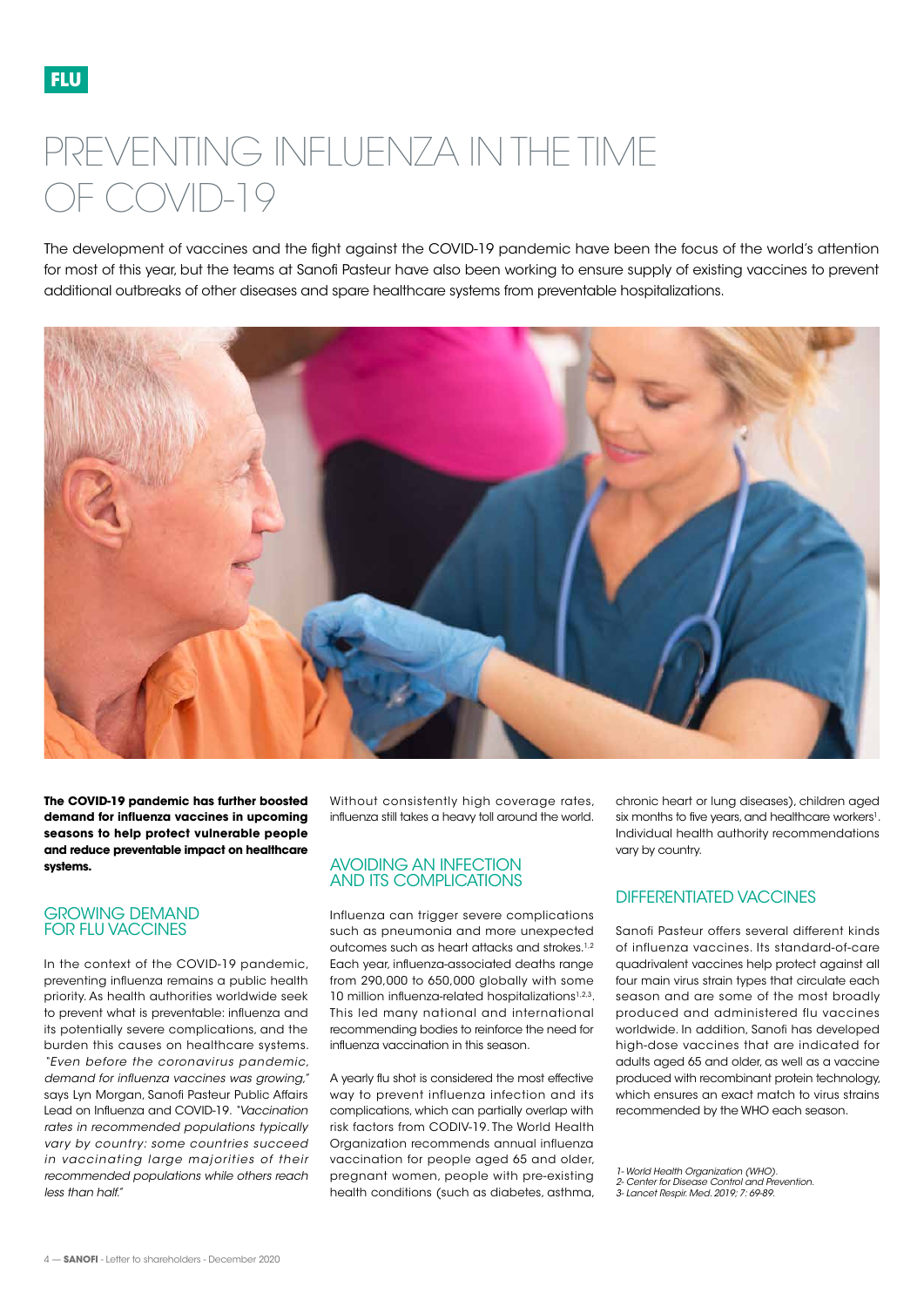*"We have done everything possible to accelerate and optimize our supply of all of our influenza vaccines to help satisfy the additional demand this year around the world,"* says Sean Batten, Lead on Global Supply Chain for Influenza Vaccines.

*"We sincerely hope that the huge effort that has been made to maximize our ability to meet country requests for vaccines will contribute to less influenza disease this season, and fewer people at risk from its severe effects,"* concludes Lyn Morgan.

## SUPEMTEK® (INFLUENZA VACCINE) APPROVED BY THE EUROPEAN COMMISSION

On November 18, 2020, the European Commission has granted a marketing authorization for Supemtek®, a quadrivalent (four-strain) recombinant influenza vaccine, for the prevention of influenza in adults aged 18 years and older.

The approval is based on clinical data demonstrating safety and efficacy of Supemtek® demonstrated in two Phase 3 randomized controlled trials involving more than 10,000 patients. In comparison with a standard-dose egg-based quadrivalent influenza vaccine, Supemtek® reduced the risk of influenza by an additional 30% for adults aged 50 years and above.



Supemtek® is the first and only influenza vaccine to rely on recombinant manufacturing technology. This method for producing influenza vaccines differs significantly from the two other production platforms currently in use (egg-based and cell-based). Recombinant technology ensures an exact match of the hemagglutinin protein included in the vaccine to the influenza strains recommended seasonally by the World Health Organization for vaccines, which is an important factor when considering vaccine effectiveness.

This established technology is currently used for the development of one of Sanofi's vaccines against COVID-19, developed in partnership with GSK and with the support of US Biomedical Advanced Research and Development Authority (BARDA).

The first European launches are expected for the 2022/2023 influenza season, with a possibility of accelerating the availability of doses as early as the 2021/2022 season in certain countries. Outside of the EU, Supemtek® has been available in the US since 2017 – under Flublok® brand name, with over 10 million doses distributed since then.

## **NEWS**

#### COVID-19: SANOFI AND GSK TO SUPPORT COVAX

Sanofi and GSK announced on October 28, 2020 they signed a Statement of Intent with Gavi, for making available 200 million doses of their adjuvanted recombinant protein-based COVID-19 vaccine, if approved by regulatory authorities and subject to contract, to the COVAX Facility. Both Companies intend to contribute to COVAX's ambition to ensure successful COVID-19 vaccines reach those in need, whoever they are and wherever they live, once they obtain appropriate approvals.



#### NEW "BREAKTHROUGH THERAPY" DESIGNATION FOR DUPIXENT®

The U.S. Food and Drug Administration (FDA) has granted Breakthrough Therapy designation to Dupixent® (dupilumab) for the treatment of patients 12 years and older with eosinophilic esophagitis (EoE).

There are currently no FDA-approved medicines for EoE, a chronic and progressive type 2 inflammatory disease that damages the esophagus and prevents it from working properly. Over time, excessive type 2 inflammation causes scarring and narrowing of the esophagus, making it difficult to swallow. If left untreated, EoE can affect a patient's ability to eat and cause food to become stuck after being swallowed (food impaction), which can lead to a medical emergency.

#### SANOFI INVESTS IN GENE THERAPY IN LYON (FRANCE)

In line with its recent strategic announcements, Sanofi announced on November 5, 2020 a €15 million investment in its Sanofi Genzyme site in Lyon Gerland (France) in order to strengthen its production platform with new cell and viral culture technologies. This investment will enable the platform to accommodate by 2021 the manufacture of clinical batches of gene therapy products currently in development in Boston. The site will thus become for Sanofi the first site in the world for the production of clinical batches of this new therapeutic class.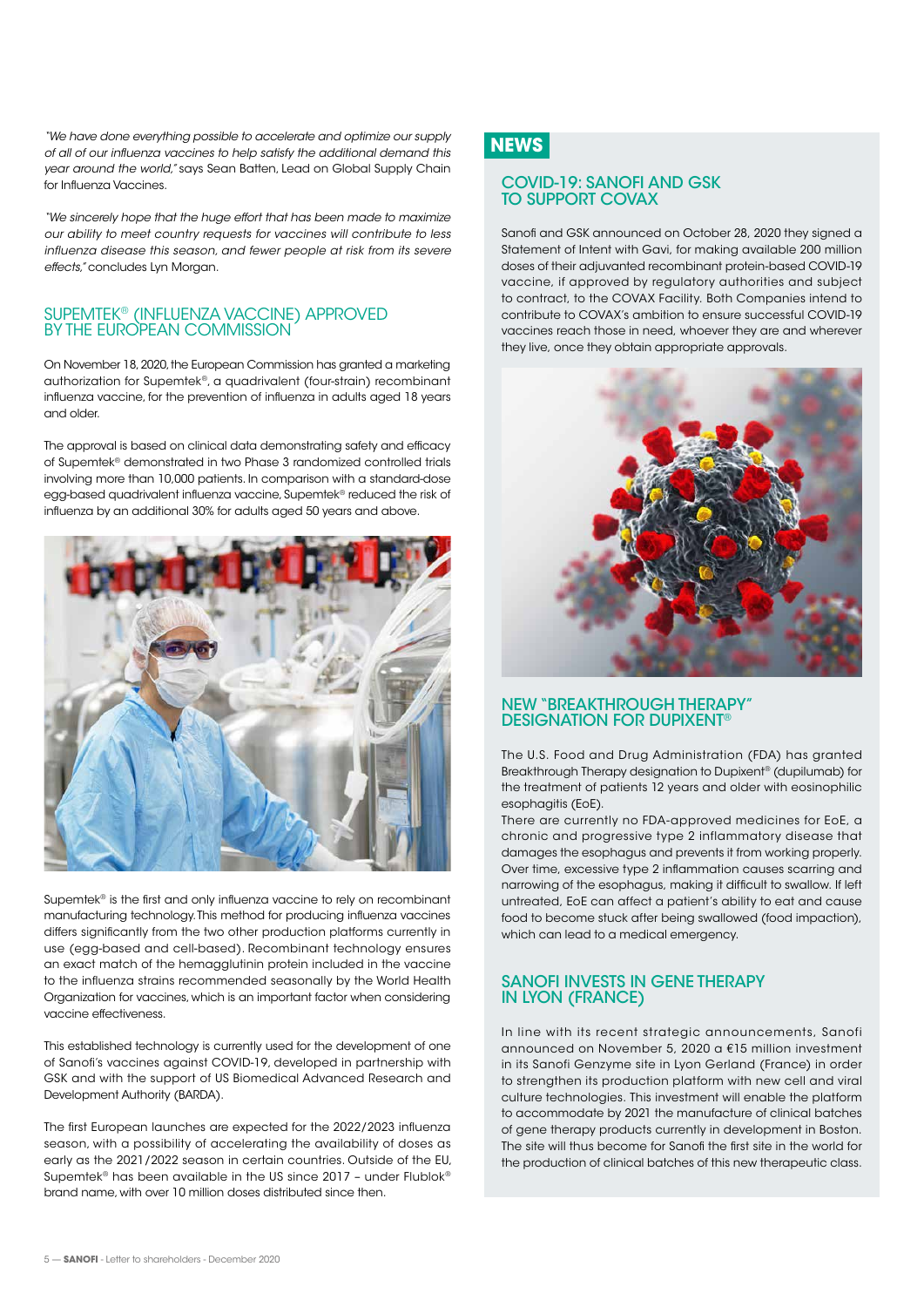# <span id="page-5-0"></span>MULTIPLE SCLEROSIS: CROSSING BARRIERS TO DELIVER NEW MEDICINES

More than 2.3 million people around the world are living with Multiple Sclerosis (MS), a chronic, inflammatory, autoimmune, neurodegenerative disease that typically results in accumulation of disability over time.



MS is a chronic disease that affects each person differently, with symptoms ranging from numbness in the limbs or forgetfulness, to paralysis or loss of vision. MS is caused when the body's immune system attacks the central nervous system, damaging the myelin sheath– the protective layer covering the nerves that carry signals between the brain and spinal cord and the rest of the body.

As disability increases in MS patients, health status, quality of life, and personal daily activities deteriorate. This can result in loss of ability to work, impair cognition, decrease life expectancy, and increase cost of care.

Despite numerous treatment options for people living with MS, each patient experiences the disease differently and disease progression remains an unaddressed reality for most patients. Throughout the disease, inflammation is present in the brain and spinal cord as well as in the body, leading to a worsening of longterm disability along with accelerated brain volume loss.

Today there are limited ways to effectively address ongoing disease progression in MS. This gap has captured the focus of researchers who are seeking alternate ways to control immune system dysfunction that are thought to be at work in MS disease progression.

As a company that's been committed to bringing innovative treatments to this community for more than twenty years, Sanofi researchers are among those who continue to explore new mechanisms and approaches to address the challenges that patients continue to confront.

### THE IMMUNE SYSTEM'S ROLE IN MS

It is established that T as well as B-cells play a role in MS. The B-cell is one of several types of cells that make up the immune system's complex network. B-cells are essential to a healthy, functioning immune system, but when B-cells go awry, they also are believed to play a major role in activating the cells that attack nerve sheaths in MS patients. That has led

researchers to look for ways to control the activity of B-cells.

As part of their effort to identify new approaches to treating this disease, Sanofi scientists are exploring ways to inhibit the activity of an enzyme known as Bruton's tyrosine kinase (BTK). The enzyme plays an important role in B-cell maturation and function. BTK is an essential component of the B-cell receptor (BCR) signaling pathway, where it regulates B-cell activation and propagation.

Controlling BTK can enable variation of B-cell function, yet without destroying the body's B-cells entirely. Researchers hope that by inhibiting BTK they may be able to selectively interfere with the activity of B-cells and their effect on microglia (type of neuronal support cell responsible for clearing dead neurons in the central nervous system - CNS), while preserving their beneficial activity. In turn, this could potentially mitigate the neuroinflammation and neurodegeneration in the peripheral nervous system and the CNS.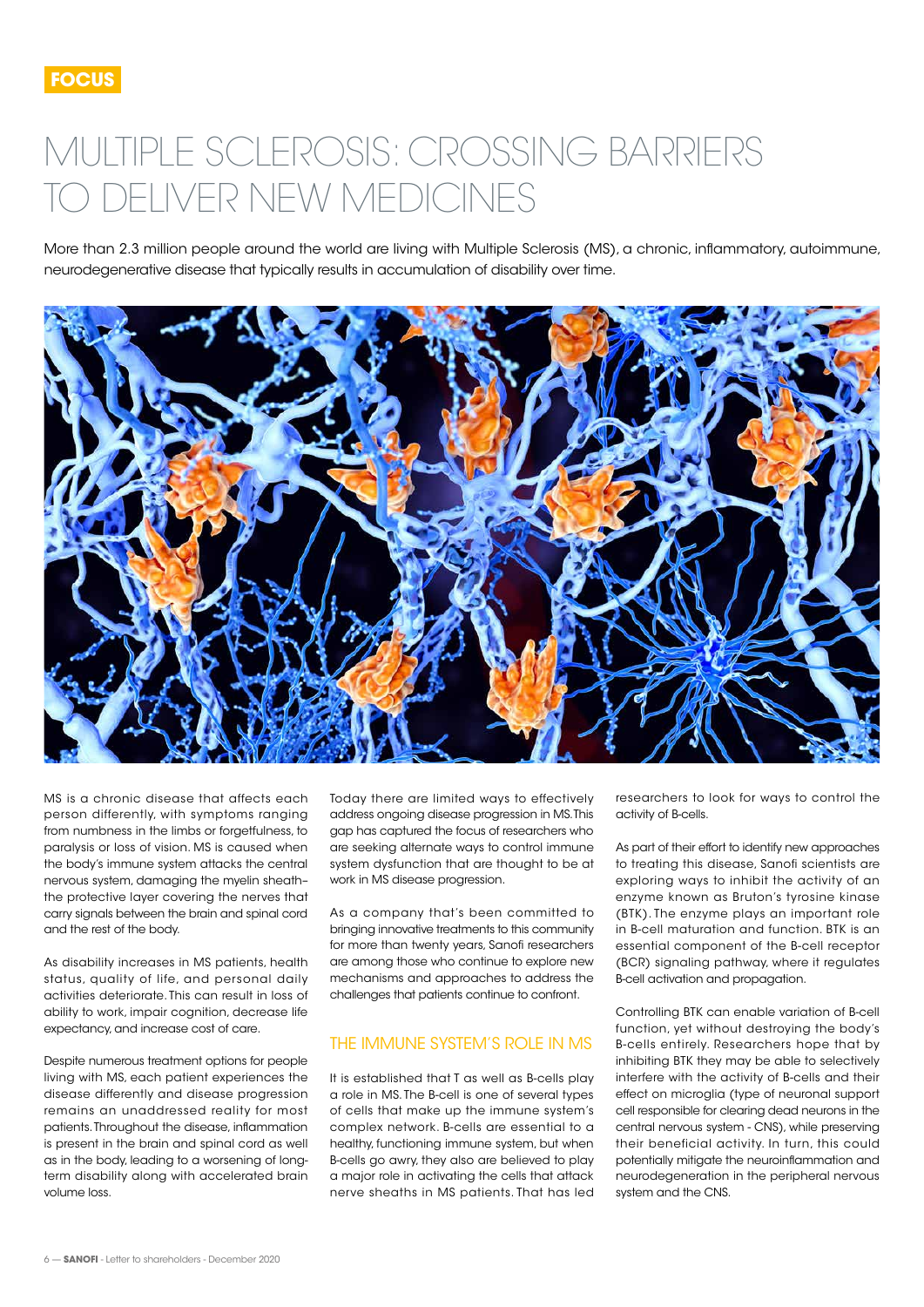#### ADDRESSING DISEASE EFFECTS IN THE BRAIN

While the damage associated with MS occurs in the brain and spinal cord as well as throughout the body, in all forms of MS, and particularly in progressive forms, more damage occurs to nerve sheaths and other cells in the CNS. To truly advance care for patients, scientists knew they would have to target the way B-cells affect microglia in the brain that contribute to neuronal tissue damage and neuroinflammation in MS leading to ongoing disease progressions.

Reaching the brain, however, is a major challenge for research scientists. Humans have evolved a blood-brain barrier that protects the brain by blocking the movement of many harmful substances that may be present in the bloodstream. Unfortunately, the barrier also treats many medicines the same way, thus preventing numerous treatments that work in the rest of the body from getting into the brain. Finding something that has both the potential to be effective and cross into the brain is extremely difficult.

Sanofi's scientists, in partnership with Principia Biopharma (a Californian Biotech acquired by Sanofi during third quarter 2020, see article below), are now exploring the development of a BTK inhibitor they hope may be able to successfully cross the blood-brain barrier. They hypothesize that, if the substance reaches the brain, it might be possible to modulate B-cells and microglia in the brain and cancel out their damaging effects.

On April 23, 2020, Sanofi announced the investigational BTK (Bruton's tyrosine kinase) inhibitor, an oral, brain-penetrant, selective small molecule achieved both the primary and secondary endpoints in a Phase 2b trial evaluating efficacy and safety in participants with relapsing forms of multiple sclerosis. The BTK inhibitor (SAR442168, also known as tolebrutinib) significantly reduced disease activity associated with multiple sclerosis (MS) as measured by magnetic resonance imaging.



*"We believe that our brain-penetrant BTK inhibitor shows promise for reducing both neuroinflammation and neurodegeneration, markers of disability progression in people living with MS."* 

**John Reed,** MD, PhD, Sanofi's Global Head of Research & Development

Sanofi has initiated four Phase 3 clinical trials in relapsing and progressive forms of MS. Sanofi's BTK inhibitor will potentially be first disease-modifying therapy to address sources of multiple sclerosis damage in the brain.

### ACQUISITION OF PRINCIPIA BIOPHARMA



Sanofi announced on September 28, 2020, the successful completion of its acquisition of Principia Biopharma Inc. ("Principia"), for \$3.36 billion. Principia is a late-stage biopharmaceutical Californian company dedicated to bringing transformative therapies to patients with significant unmet medical needs in immune-mediated diseases.

The Principia BTK inhibitor franchise is based on its proprietary Tailored Covalency® platform that has generated potential best-in-class clinical candidates. The platform allows the design of both reversible covalent and irreversible covalent small molecule inhibitors that are more selective with less off-target effects.

In 2017, Sanofi had formed a collaboration with Principia under which Principia granted Sanofi an exclusive, worldwide license to develop and commercialize BTK inhibitor '168 (tolebrutinib) in multiple sclerosis and other central nervous system diseases.

The Principia acquisition:

- further strengthens core R&D areas of autoimmune and allergic diseases;
- provides full control of brain-penetrant BTK inhibitor tolebrutinib in multiple sclerosis, making commercialization more efficient and eliminating future royalty payments;
- allows expansion of tolebrutinib development program into other central nervous system diseases and therapeutic areas;
- adds clinically advanced oral BTK inhibitor rilzabrutinib with potential across a range of immunology and inflammation indications, complementing Sanofi's existing R&D pipeline.



*"The Principia acquisition further*  strengthens our core areas of *autoimmune and allergic diseases, giving us full control of tolebrutinib (SAR442168), as well as additional BTK inhibitors to further develop."* 

**Paul Hudson,**  Sanofi Chief Executive Officer